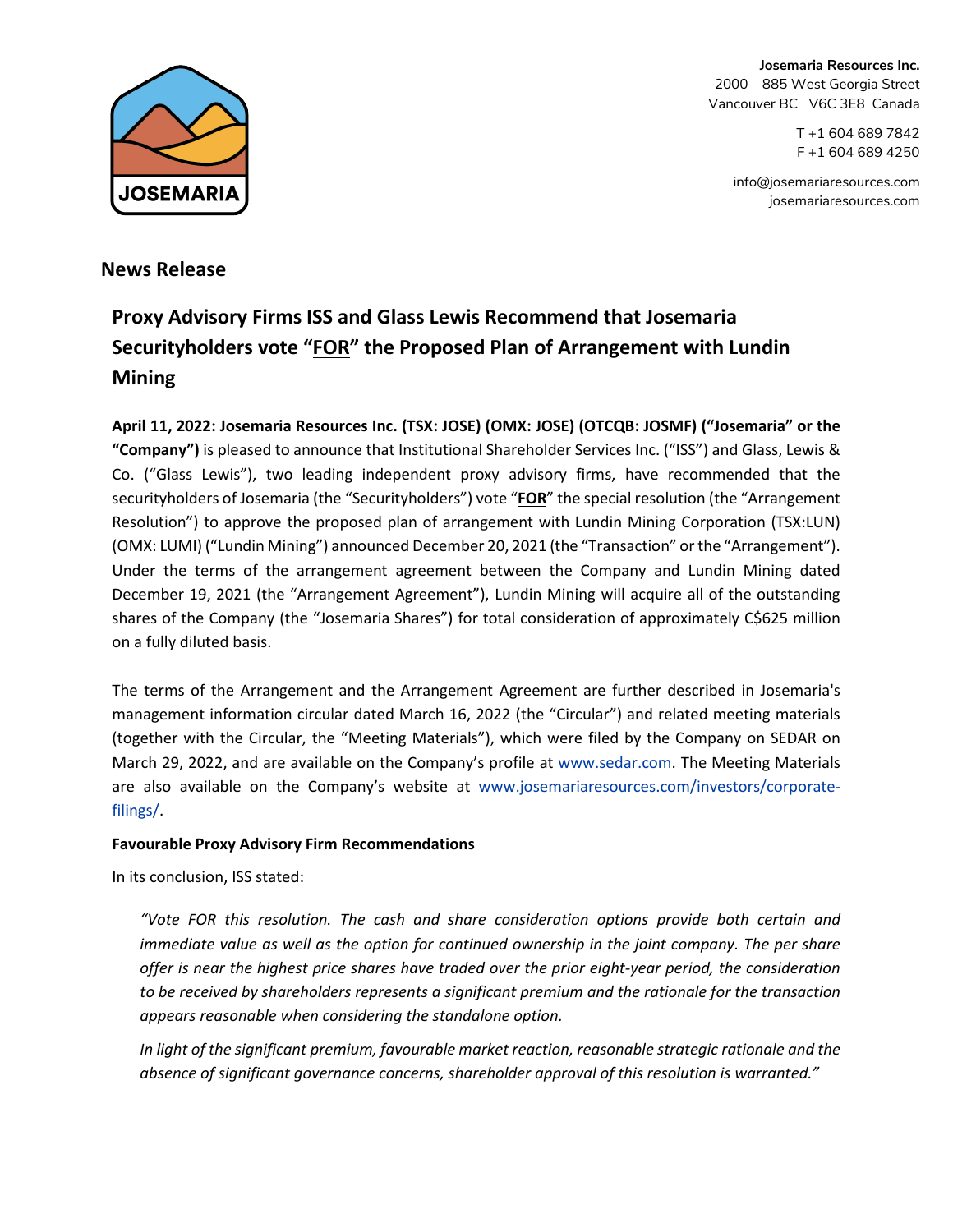#### **The Meeting**

The special meeting of Securityholders to consider the Arrangement (the "Meeting") will be held virtually at<https://meetnow.global/MG2RP2J> on April 21, 2022, commencing at 10:00 a.m. (Vancouver time). At the Meeting, Securityholders will be asked to consider, and if deemed acceptable, to pass the Arrangement Resolution to approve the Arrangement. The Arrangement Resolution must be approved by at least: (i) 66<sup>⅔</sup>% of the votes cast by the shareholders of Josemaria (the "Shareholders") present in-person (virtually) or represented by proxy at the Meeting; and (ii) 66<sup>⅔</sup>% of the votes cast by the Securityholders, being the Shareholders and holders of stock options of Josemaria ("Josemaria Options"), voting together as a single class, present in person (virtually) or represented by proxy at the Meeting.

Subject to obtaining approval of the Arrangement Resolution at the Meeting, and the satisfaction of the other customary conditions to completion of the Arrangement, including the approval of the Supreme Court of British Columbia (the "Court"), all as more particular described in the Meeting Materials, the Transaction is expected to close on or around April 28, 2022.

#### **Board Recommendation**

The board of directors of Josemaria (the "Board"), following the unanimous recommendation of a special committee of independent directors, unanimously determined that the Arrangement is in the best interests of the Company and is fair to the Shareholders, to approve the Arrangement Agreement, and to recommend that Securityholders vote "FOR" the Arrangement Resolution.

**Your vote is important regardless of the number of Josemaria Shares or Josemaria Options you own.** You are eligible to vote if you were a Securityholder of record at the close of business on March 10, 2022. To ensure that your Josemaria Shares and Josemaria Options will be represented and voted at the Meeting, you should carefully follow the instructions provided in the Meeting Materials. All Securityholders are encouraged to vote by proxy or in person (virtually) at the Meeting. The deadline for the receipt of proxies is 10:00 a.m. (Vancouver time) on April 19, 2022. However, Securityholders are encouraged to vote their Josemaria Shares and Josemaria Options as soon as possible in advance of the Meeting. Detailed instructions on how to vote and how to participate in the Meeting are contained in the Meeting Materials.

#### **ABOUT JOSEMARIA**

Josemaria Resources Inc. is a natural resources company focused on developing its advanced stage, 100% owned Josemaria Copper-Gold Project in the San Juan Province of Argentina. The Company is a reporting issuer in all Provinces and its corporate head office is in Vancouver, BC. The Company's shares are listed on the TSX and on Nasdaq Stockholm under the symbol "JOSE", and trade on the OTCQB under the symbol "JOSMF".

#### **ADDITIONAL INFORMATION**

This information was submitted for publication, through the agency of the contact person set out below, on April 11 at 17:00 EDT.